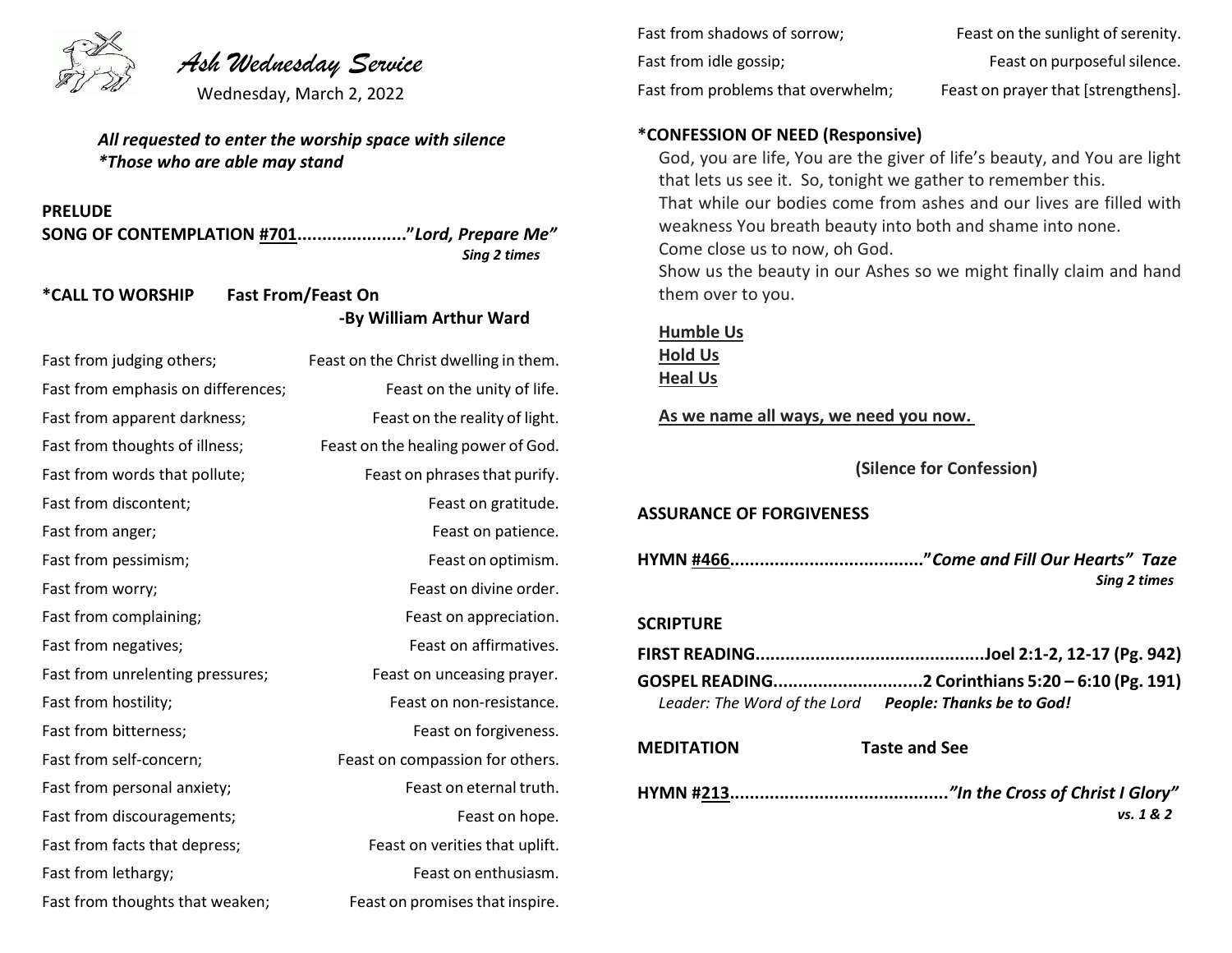# **LITANY OF ASHES (Responsive)**

We confess that, like Abraham and Sarah, we are but dust and ashes. (Genesis 18:27)

# **And yet we are grateful to be dust that breathes, ashes that live, even though our days are numbered.**

As we enter Lent, we hear the trumpet sounding its alarm, announcing the day of the Lord and calling us to rend our hearts. (Joel 2:1,13)

# **In this season of lengthening days, let** *us* **return at length to the One who waits for us, who is gracious and merciful, slow to anger and abounding in steadfast love. (Joel 2:13)**

In the prophet Isaiah we hear the God who is still speaking ask, Is not this the fast I choose? To undo injustice, to break oppression, and to recognize all who are in need as your own kin. (Isaiah 58:6- 7)

# **And we acknowledge that we are entangled, both by personal impulses and by societal forces that invite us to disregard the needs of the world today.**

We hear the cries of the poor and the migrant, of family farmers and communities of color, even as the rhetoric around us seeks to pit one child of God against another.

# **But now, O Loving Creator of all that is, remind us that it is through deeds of compassion and in communities of love that light breaks forth like the dawn. (Isaiah 58:8)**

We hear—in the voices of scientists, in the screams of wildfires and extreme weather, and in the quieter anguish of dying animals and ecosystems—the pleading cry of a planet whose peril is more real today than at any moment since humans have walked the Earth.

# **And we, who are but dust and ashes—we are** *also* **ones made in your image. And perhaps we were born for just such a time as this. (Esther 4:14)**

O Liberating God, break the spell that tells us we are separate from the Earth. Teach us the truth that *by grace* you created us out of dust and ashes. And anoint us in this *kairos* moment to be your church.

# **Let us be marked by ash—made one, like Jesus, with all the precarious Earth. And anointed by oil—to act, alongside Jesus, with urgency and compassion for our human siblings and the whole of creation.**

During this Season of Ash and Oil, may we make humility, solidarity, and action for justice the treasure we store up. For where our treasure is, there will our hearts be also. (Mt. 6:21)

#### **AMEN.**

### **INTRODUCTION TO ASHES**

### **IMPOSITION OF ASHES**

*The Imposition of Ashes is available to those who wish to receive this sign of frailty, repentance, and renewal. Those who desire to receive ashes should exit the pew by the side aisle, receive the ashes, and return by the center aisle. As the ashes are being imposed, we will sing the following Chorus. There will be short instrumental interludes which will lead back to the Chorus. Keep repeating the Chorus until everyone has returned to their seat.*

### **SONG DURING ASHES**

# **IMPOSITION OF ASHES**

People are invited to come forward to receive the ashes. When you come forward and ashes are placed on your forehead you will hear: *"Remember that you are dust and to dust you shall return."*

### **INVITATION TO THE LORD'S TABLE**

### **PRAYER OF GREAT THANKSGIVING**

*The Lord be with you* **And also with you.** *Lift up your hearts.* **We lift them up to the Lord.** *Let us give thanks to the Lord our God.* **It is right to give our thanks and praise.**